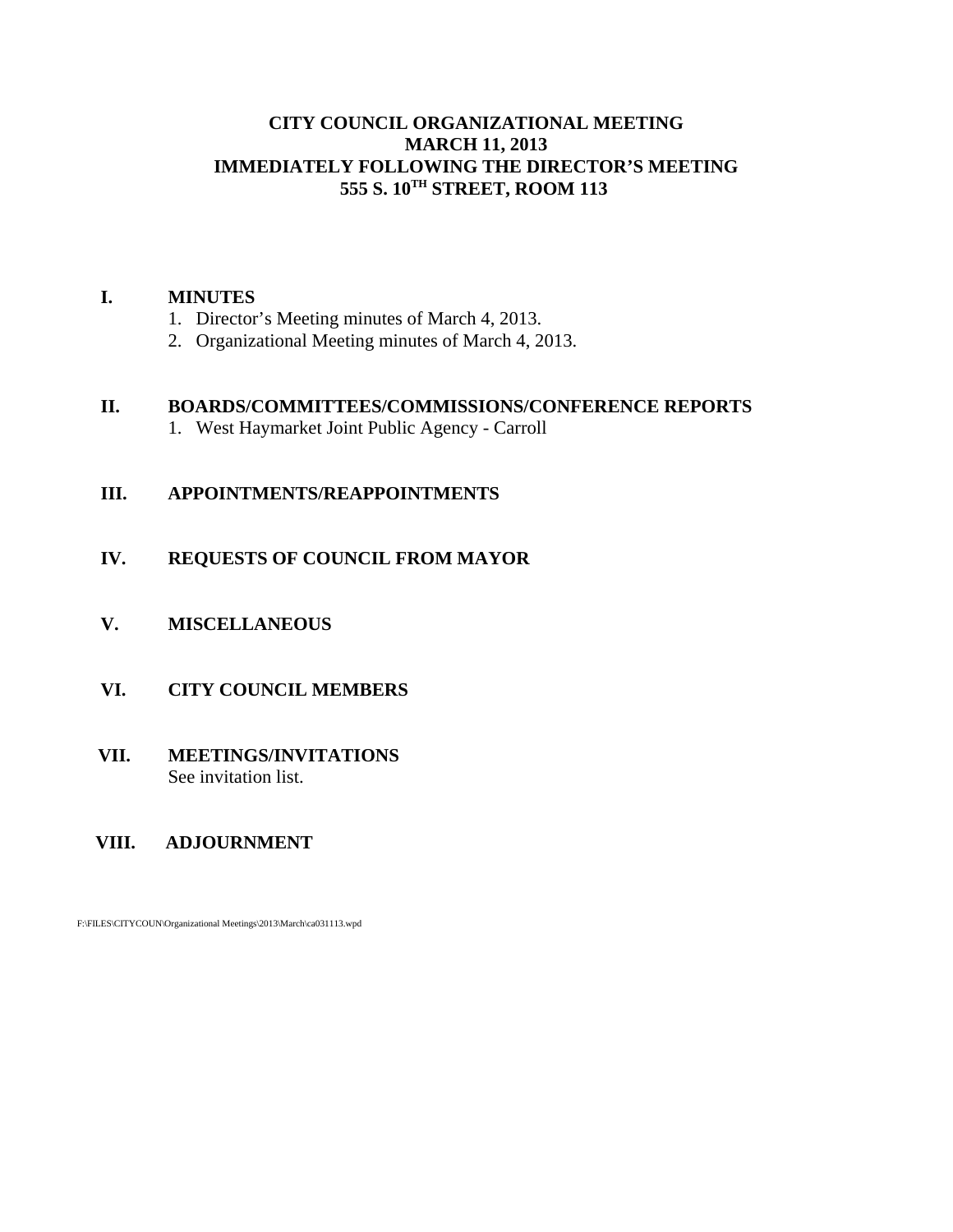## **MINUTES CITY COUNCIL ORGANIZATIONAL MEETING MARCH 11, 2013**

**Present:** Carl Eskridge, Chair; Jon Camp, Vice Chair; Gene Carroll; Jonathan Cook; and Lloyd Hinkley

**Absent:** Doug Emery; and DiAnna Schimek

**Others:** Rick Hoppe, Chief of Staff; and Trish Owen, Deputy Chief of Staff

Chair Eskridge opened the meeting at 2:24 p.m. and announced the location of the Open Meetings Act.

### **I. MINUTES**

- 1. Director's Meeting minutes of March 4, 2013.
- 2. Organizational Meeting minutes of March 4, 2013.

With no discussion the above minutes placed on file.

## **II. BOARDS/COMMITTEES/COMMISSIONS/CONFERENCE REPORTS**

#### **1. West Haymarket Joint Public Agency - Carroll**

Carroll stated last week the JPA purchased folding tables for the arena, approximately  $$102,000$ , and folding chairs and carts for  $$195,000$ . On Saturday, March 9<sup>th</sup>, they poured the arena's main floor. Took 10 hours with a continuous pour, over 60 trucks of cement. On time and on budget.

Camp asked if they insert a coil in the cement for ice skating? Carroll replied there are actually 2 layers of coils, and 2 ½ feet down are 7 coils for warm water, to keep the ground warm. Approximately 1 foot below the floor are the cold coils for the ice. They turn the cold water on to make ice and get the floor cold. Camp asked if this would be like an alcohol, cooler than water? Yes. Camp asked how thick is the whole floor? Carroll thought the concrete was a 7 inch pour, on the initial concrete, but there is gravel, and other things, probably going 2 feet deep, with all the coils. On time and on budget.

### **III. APPOINTMENTS/REAPPOINTMENTS** None

# **IV. REQUESTS OF COUNCIL FROM MAYOR** None

# **V. MISCELLANEOUS**

Eskridge reported the Consolidation Task Force met last Friday. Twelve outstanding community citizens gathered with administrative help offered by Trish Owen and the County Administrator.